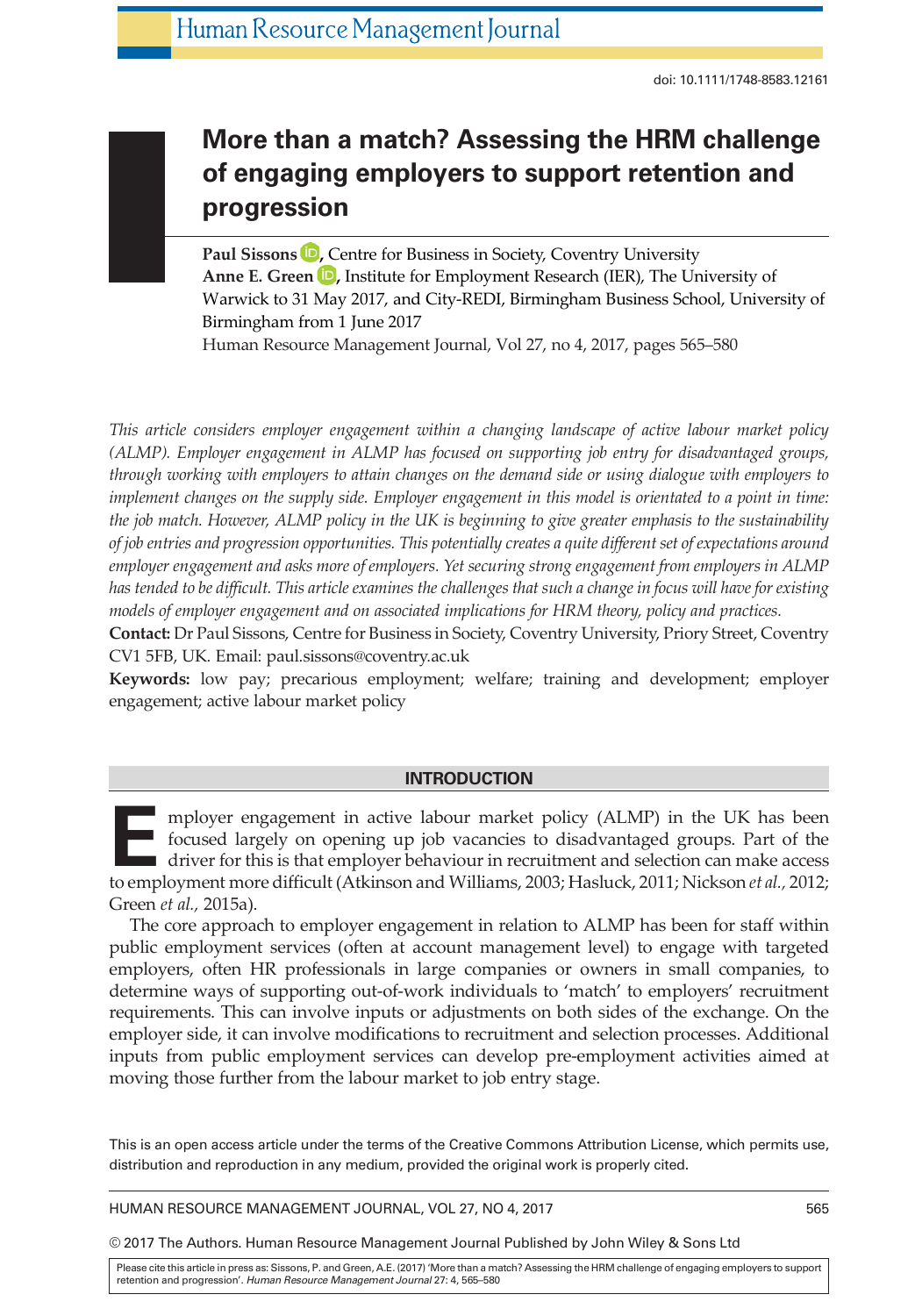Models of employer engagement have focused on the point of job match (when the individual is taken on as an employee by the engaged employer), with little emphasis on the potential longer-run outcomes for the employee. However, in the UK, there is growing concern about both the prevalence of in-work poverty and the existence of a low-wage/no-wage cycle, where individuals move between periods of unemployment and employment in low-paid work. In response, there has been some shift in the emphasis of ALMP to provide greater weight to employment retention and progression in work.<sup>1</sup> If the individual experience is viewed as an employment pathway (Figure 1), then policy has largely focused on the first two stages of pre-employment and employment entry. There is now a growing acknowledgement that the latter two stages matter as well for sustainable outcomes, with concomitant implications for ALMP deliverers, employers and their HRM strategies, and other labour market intermediaries.

In broad terms, ALMP in the UK remains rooted in a 'work-first' approach, with the speedy exit from unemployment the core aim of policy. Yet issues of retention and progression have begun to form a greater part of ALMP design. This process began with a major programme pilot geared to improving retention: the Employment Retention and Advancement (ERA) programme. ERA provided a range of support for individuals including access to job coaching, services and guidance, and a financial incentive to support retention and progression (Hendra et al., 2011). Subsequently, a 'payment-by-results' model was used for the long-term unemployed ('The Work Programme' [WP] [Department for Work and Pensions, 2012]), which sees employment service providers paid on the basis of sustained employment rather than simply job entries. These providers are largely from the private sector.

In-work progression also becomes more important in the context of changes to the benefits system and the introduction of Universal Credit (UC): a new single working-age benefit payable to both those out of work, and those in work and on low pay. The benefit is being phased in by 2020. Under UC, there will be an expectation (with in-work conditionality) that very low earners will seek to increase their hours and/or wages. Additionally, under new devolution agreements, several cities and local areas have developed pilot activities focused on retention and progression for those entering work, with the intention that the results of these activities will help inform national policy (Green et al., 2015a).

The evolving focus of ALMP has the potential to create a quite different set of expectations around employer engagement, asking more of employers to support retention and progression outcomes. This has significant implications for HRM practices as well as public policy delivery.



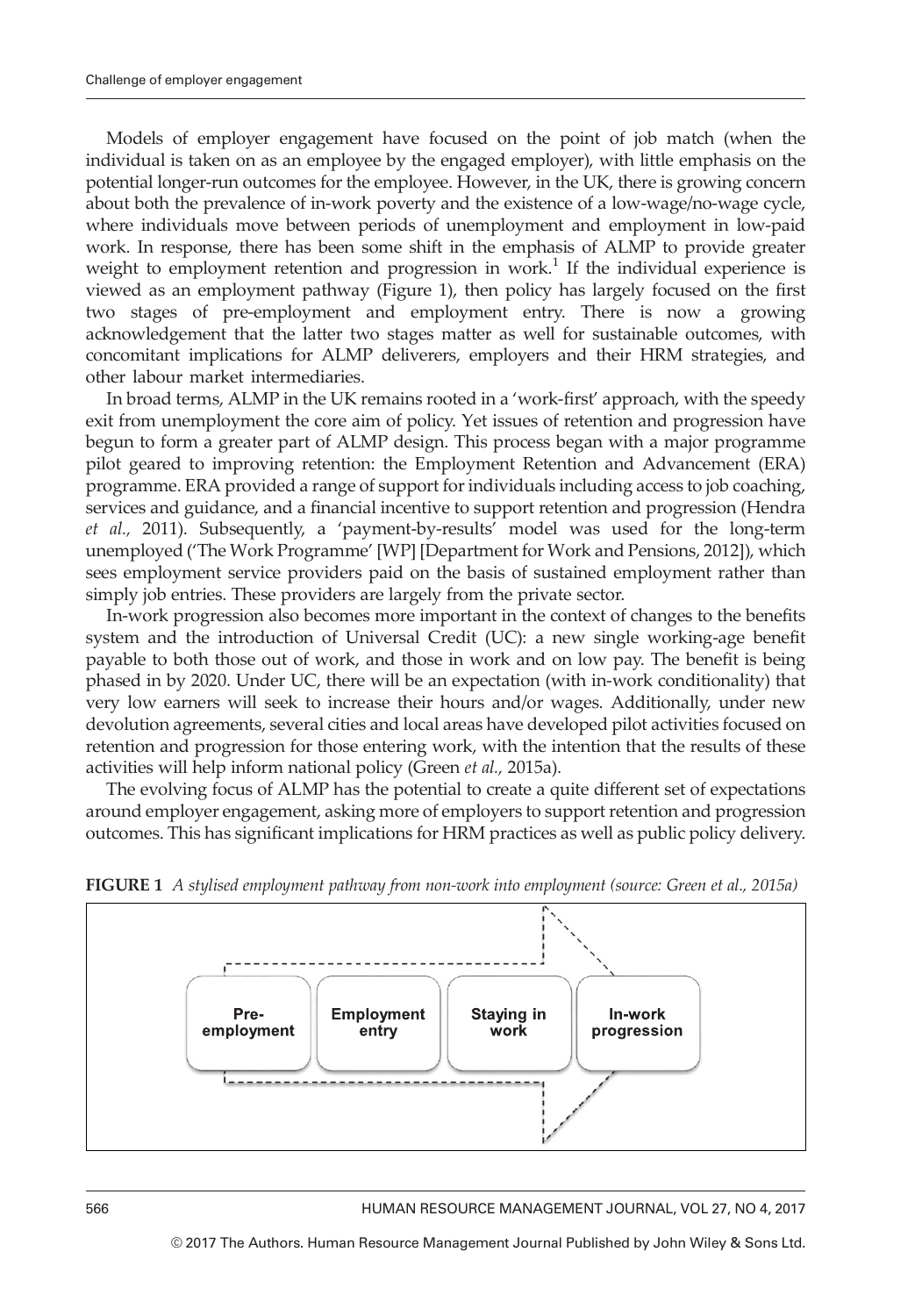This article provides an extensive review and analysis of international evidence on employer engagement in ALMP in relation to work entry, retention and progression. Utilising this evidence base, in the context of recent policy developments in the UK, we examine the challenges that the change in orientation of ALMP presents in relation to extending models of employer engagement (which are predicated on meeting labour needs at the point of job match) to include the employer role in retention and progression.

Although the article presents the analysis focusing on the evolution of ALMP in the UK, the issues raised have wider relevance, and we draw across international evidence in developing our argument. The importance of, and facilitators of, employer engagement in ALMP are an important area of study across a range of countries (Dean, 2013; van der Aa and van Berkel, 2014). We extend on existing studies of employer engagement and ALMP by considering the relationship in the context of attempts to improve retention and progression. We argue that such an extension asks more of employers, but that existing evidence suggests that employers are often only weakly embedded in ALMP. This may be a particularly pertinent challenge in the UK given the institutional framework associated with the prevailing liberal market economy characterised by limited labour market regulation (Davies and Freedland, 2007; Baxter-Reid, 2016). This regime differs from coordinated market economies and Nordic regimes, characterised by greater involvement of social partners on employment standards. Despite differences relating to the role of institutional context, the UK experience is of international relevance given wider policy concerns about tackling unemployment and fostering inclusive growth across a range of countries. The particular challenges in the UK are also likely to be replicated, to a greater or lesser extent, in other countries' approaches to ALMP. Given that welfare states are under cost pressures in many advanced economies, practice aimed at generating more sustainable employment outcomes is clearly attractive from a fiscal as well as social perspective. The analysis presented in this article highlights the need to consider the role HRM may play in supporting these outcomes but also suggests limitations in practice.

This article seeks to contribute to the HRM literature in the following ways. First, we argue that current understandings of the drivers of employer engagement in ALMP have only limited applicability when the focus of policy shifts from recruitment to retention and progression. This shift implies a different set of logics for employment engagement with ALMP and a change in HRM policies and practices for employers who do engage, necessitating a longer-term commitment and greater focus on developing and implementing progression pathways, as well as provision of in-work support. This represents a significant change compared with what has been asked of employers to this point in ALMP delivery. We also identify the relatively weak institutional pressures associated with employer engagement in ALMP to date in the UK. We place these findings within the context of the broader low-wage labour market and the dominant HRM perspectives that typify different sectors that provide large proportions of entry-level employment. While contending that employer engagement through ALMP is likely to exert a relatively limited influence on employer practices in the broad low-wage labour market, we suggest that future learning from ALMP policy on progression will generate opportunities to develop insights into ways in which employer needs and individual career development goals might be reconciled over the longer term.

The article is structured as follows. First, the relationship between ALMP, HRM and societal value is discussed with reference to recent contributions to the HRM literature. A brief history of employer engagement in ALMP in the UK follows, drawing on the evidence base of experiences to date. Then the drivers of employer engagement and the types of employers engaging in ALMP are discussed. The next section considers the differences in orientation of employer engagement targeting retention and progression vis-à-vis employment entry. This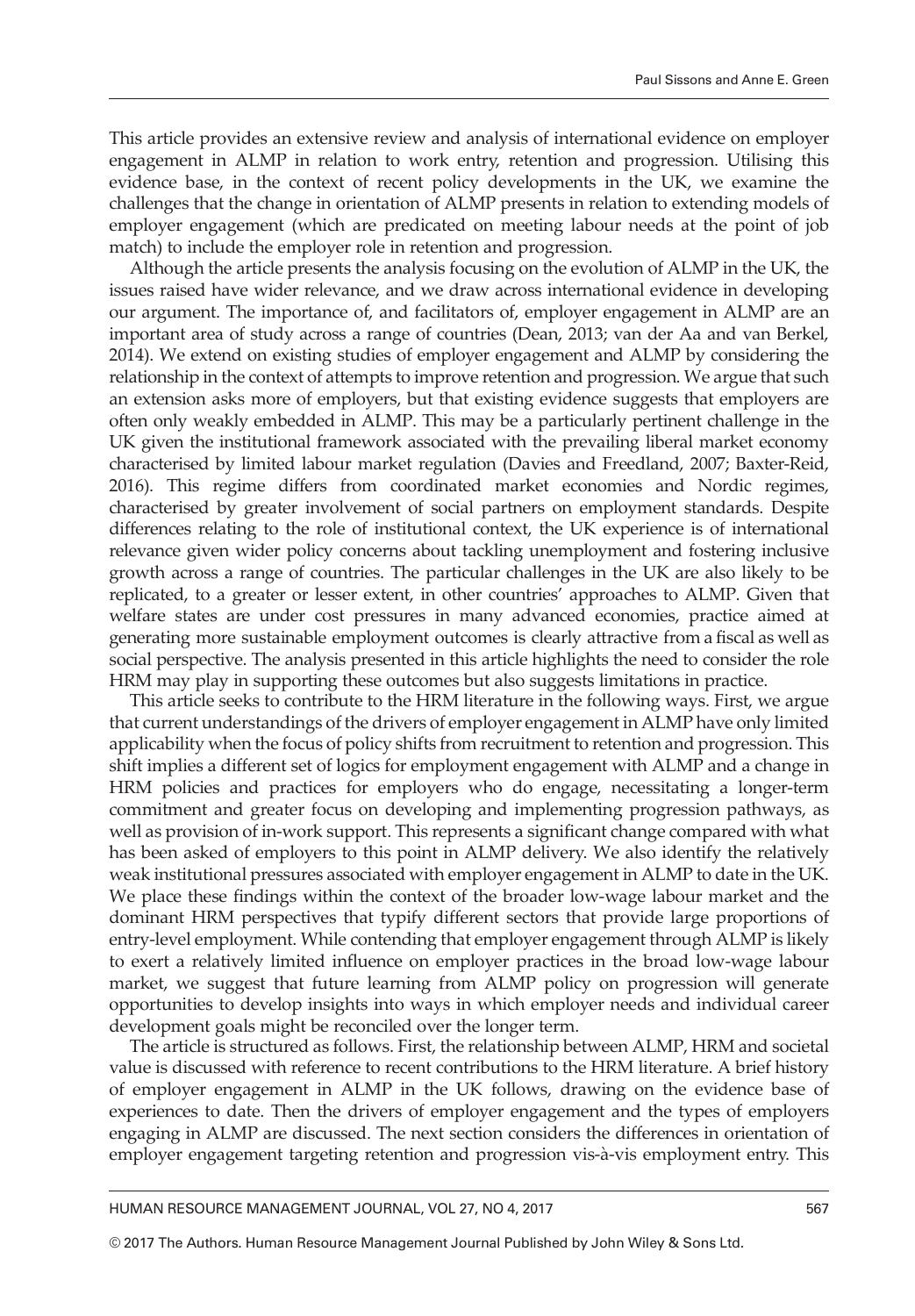provides the context for the identification of core challenges for integrating employer engagement into policy aimed at sustainable labour market outcomes, which is the focus of the following section. Finally, the implications of these findings for HRM theory and practice, and for employment policy, are considered.

## ACTIVE LABOUR MARKET POLICY, HRM AND SOCIETAL VALUE

Recent contributions in the HRM literature have stressed the need for development of HRM theory and practice that is 'more relevant at the societal level' (Boxall, 2014: 588; Paauwe, 2004, 2009; Thompson, 2011). There is a clear societal importance in understanding the drivers of, limits to, and outcomes from employer engagement in ALMP. HRM practices should have an important role to play in enabling the connection of ALMP with opportunities for individuals entering work to progress, for example, through addressing issues of 'learning traps' and barriers to personal development (Boxall, 2014). Such issues are important to contemporary concerns regarding equality of opportunities and outcomes at the heart of the inclusive growth agenda (OECD, 2014).

The study of ALMP offers the potential to make important contributions to HRM theory. Notably, the evolution of ALMP presents fertile ground to test the assumptions of the 'consensus HRM discourse', which it has been argued has been built primarily on research that has engaged with studies of 'the development of core employees ("happy few") in large multinational companies' (Keegan and Boselie, 2006: 1501). The extent to which the 'neutrality or benevolence of HRM practices and policies' (Keegan and Boselie, 2006: 1505) is extended to job entrants from ALMP is an area of both theoretical and societal significance. Much of the existing evidence from ALMP and job entry that we review in the following sections suggests such benevolence is not widespread.

Institutional accounts have been prominent in developing a wider societal perspective on HRM, arguing that the survival of firms depends not only on their financial performance but also on their social legitimation (Paauwe, 2004; Boon et al., 2009). This legitimation relates to stakeholders, including employees, customers, governments and unions (Paauwe and Boselie, 2005), and is based on criteria such as trust and fairness (Paauwe, 2009). Paauwe (2009) outlines a multidimensional conception of HRM, where conventional concerns (productivity, profits, etc.) are viewed alongside performance (flexibility, agility, etc.), employee well-being and impacts at a higher institutional level (for example, the economic sector and society more broadly). This lens allows for a more comprehensive treatment of the successes and benefits of HRM policy and practice.

Institutionally based accounts of HRM have stressed that context matters (Paauwe, 2009). The ways in which HR practices are conceptualised and operationalised varies across employee groups and across economic sectors (Paauwe and Boselie, 2005). Drawing on the work of DiMaggio and Powell (1983, 1991), Paauwe and Boselie (2003: 61) provide a framework of new institutionalism in HRM. Different institutional mechanisms are posited to influence HRM practice:

- coercive implementation as a result of regulatory pressures;
- mimetic imitation (of HRM practices) as a result of uncertainty/or as a result of new trends/fads;
- normative management control system, structured by the professionalism of an employee group.

Institutional settings in different countries will influence HRM practices in context-specific ways. That context matters opens up a range of opportunities for comparative research across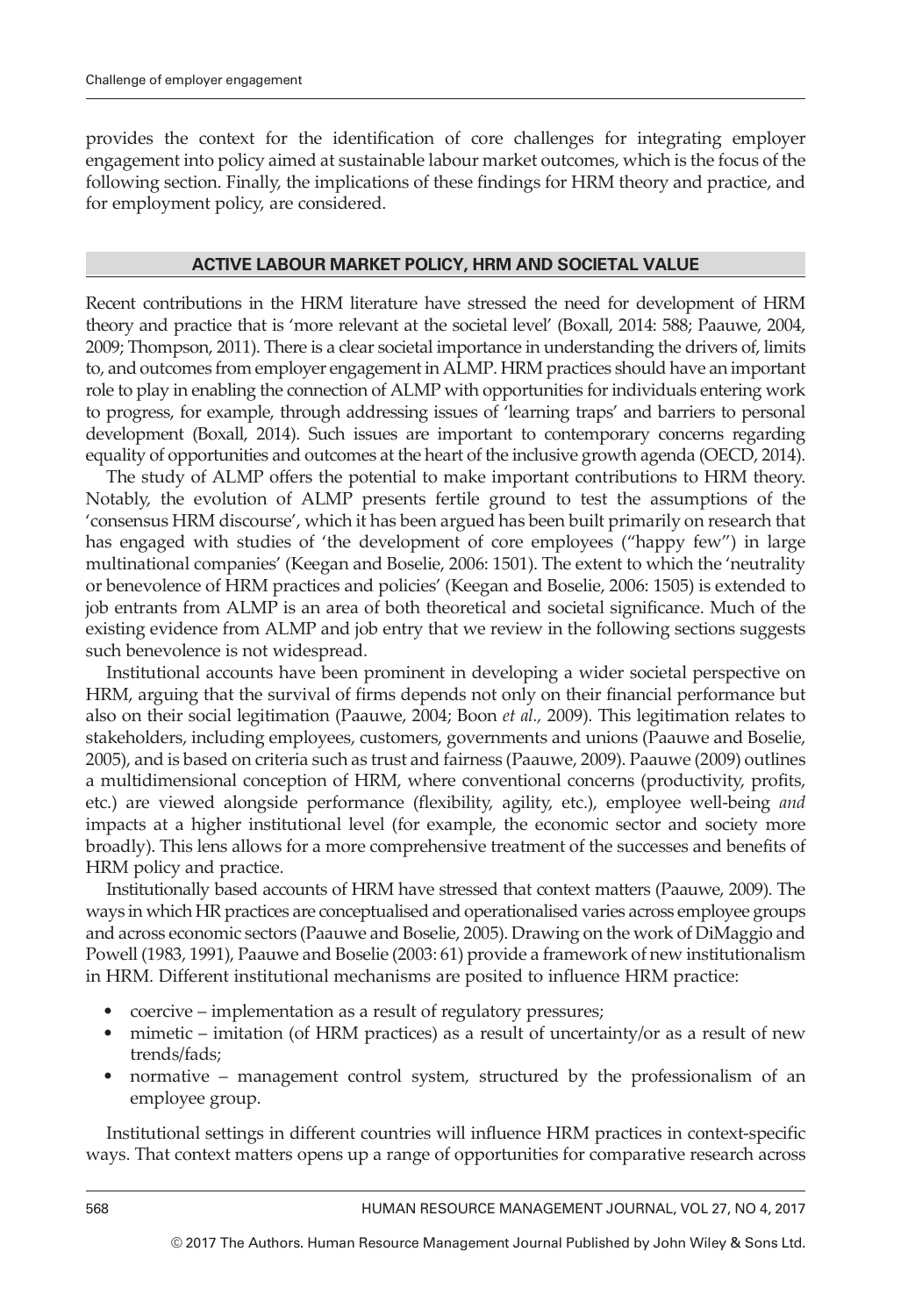countries and across sectors. Institutional context will partially frame the limits of ALMP and the potential for improving retention and progression. This goes beyond statutory legal requirements and incorporates social norms and values (Boon et al., 2009). However, as argued in this article, the UK is characterised by relatively weak institutional pressure around ALMP and the low-paid labour market in general. The UK labour market is lightly regulated (Davies and Freedland, 2007), with the weakening of organised labour and increasingly individualised employment relationships generating only weak institutional pressures around employment quality (Findlay et al., 2017). There is also a historic comparative weakness of supportive structures, such as industry bodies and business support services, to help enable firms to move out of a low-skills/low-pay model (Edwards et al., 2009). In relation to ALMP, overall spending in the UK is low compared with that in many other European countries and is highly concentrated on job search, job matching and some employability skills (Berry, 2014). As such, the system is geared largely to prioritise speed of job entries, with less concern about job quality.

## ALMP AND EMPLOYER ENGAGEMENT IN THE UK: A BRIEF HISTORY

The role of employer engagement is widely cited as an important element in the delivery of ALMP (Fletcher, 2004; Gore, 2005; Ingold and Stuart, 2014). Employer engagement activity in the UK is organised across public and private providers of employment services. Jobcentre Plus (JCP; the public employment service) is now focused primarily on working with claimants who have been on unemployment benefits for relatively short durations. A range of private and third sector organisations now deliver services to the long-term unemployed, who enter a period of support known as The Work Programme (WP). Many of the providers delivering WP services also have employer engagement teams (Ingold and Stuart, 2014). The current practice around employer engagement by WP providers follows from a range of activities concerned with employer engagement carried out by JCP over the past twenty years.

In the early 2000s, the New Deal Innovation Fund, drawing on US delivery models, developed projects targeting a 'demand-led' approach in specific sectors (Fletcher, 2004). Better pre-engagement with employers was an important priority of the programme (Fletcher, 2001). Some positive aspects of the activities were noted around better understanding of employer needs, although methods of employer engagement were not always effective and employers were often reluctant to participate (Fletcher, 2001). Some criticisms were levelled at this early iteration, including the 'unresolved tension' between providing a commercial service to employers while meeting the employment needs of a range of disadvantaged workers; the 'uncritical acceptance of employer recruitment practices'; and a reported aversion of employers to ongoing 'postemployment support' for individuals to support retention (Fletcher, 2004: 124–125).

Thereafter, the Fair Cities Pilot (2004–2008), an experimental programme, focused on supporting disadvantaged ethnic minority residents in three localities to stable employment and new careers (Atkinson *et al.,* 2008). These Pilots focused primarily on large employers with specific vacancies and designed pre-employment training to match the needs of these vacancies.

Subsequently, Local Employer Partnerships were introduced and ran between 2007 and 2010. The Partnerships were initially targeted at disadvantaged groups but later opened out to all unemployed individuals. The programme involved a recruitment 'package' offered to employers including a mix of 'advertising vacancies, matching and screening candidates, sifting applications and arranging interviews' (Bellis et al., 2011: 12). The programme also developed Pre-Employment Training options to meet employer needs, and later a 'recruitment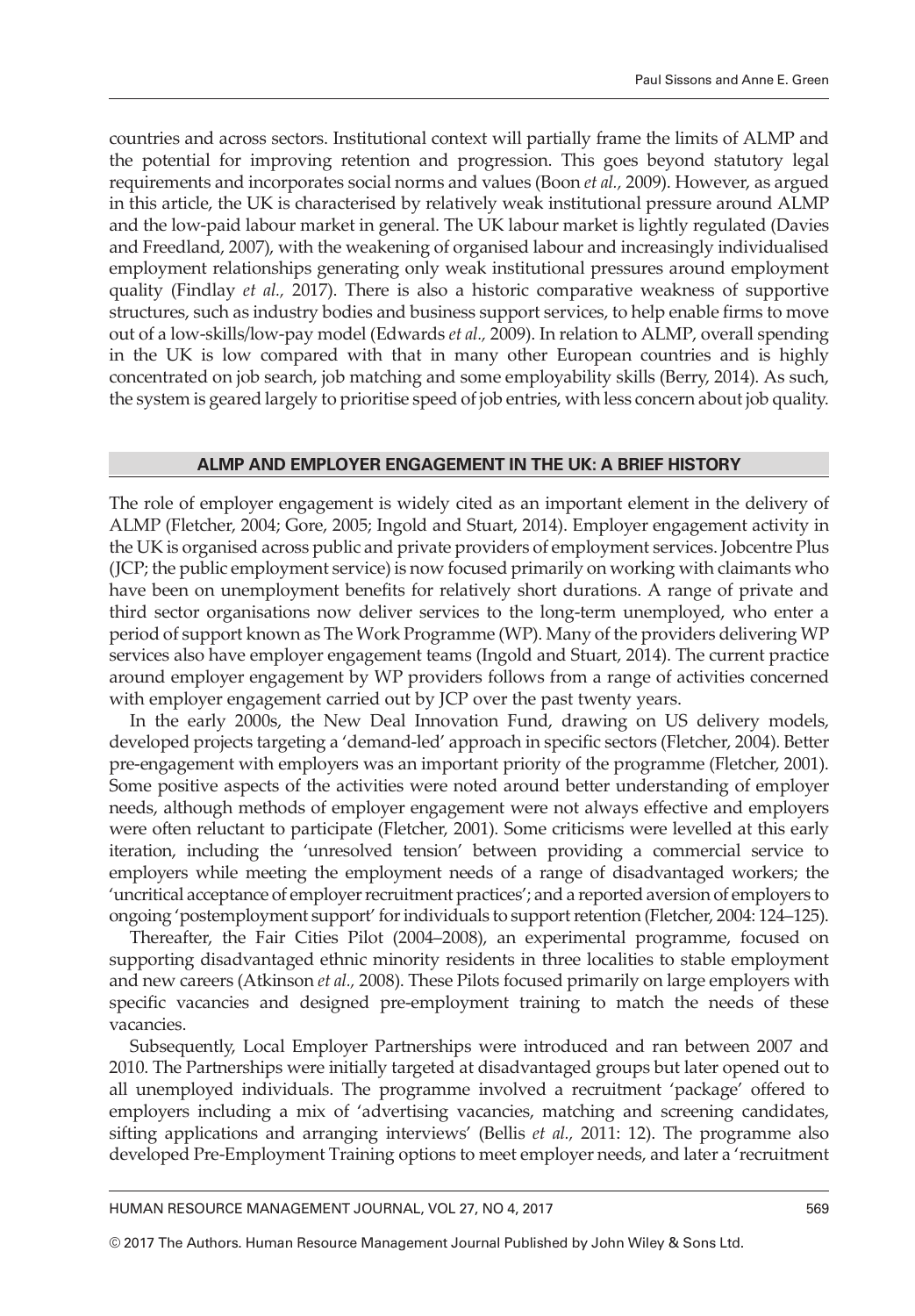subsidy' was introduced to financially incentivise employers to recruit jobseekers. The evaluation of Local Employer Partnerships found closer employer engagement had provided a way for 'Jobcentre Plus staff to challenge employers' recruitment practices … thus opening doors for disadvantaged jobseekers to apply for vacancies' (Bellis et al., 2011: 17). However, there is no evidence on how widespread such changes were in practice or the extent to which they improved job entry rates of disadvantaged groups.

Following the development of the WP, many private and third sector delivery organisations have developed employer engagement teams aimed at supporting employment entry of the long-term unemployed (Ingold and Stuart, 2014). There is relatively little evidence on the successes or failures of employer engagement practice in the WP; and while the WP represents a shift in the payment model, there is limited evidence of innovation in provider practices and service delivery (Ray et al., 2014).

## DRIVERS OF EMPLOYMENT ENGAGEMENT IN ALMP AND THE TYPES OF EMPLOYERS ENGAGING

There are different reasons why employers engage with ALMP delivery providers. Several accounts stress the primacy of labour demand/business needs as a driver, emphasising the 'business case' for employer participation and the importance of the support offered with effectively meeting recruitment needs (Bellis et al., 2011; McGurk, 2014). Other drivers of employer engagement in programmes for disadvantaged groups that have been identified relate to the social orientation of the organisation – enacting corporate social responsibility or as a reflection of company values (van der Aa and van Berkel, 2014; Van Kooy et al., 2014). The driver of engagement can also relate to workforce diversity aims, which may have commercial orientation, for example employees better reflecting a firm's customer base (van der Aa and van Berkel, 2014). Employer engagement can also be secured through the use of planning and/or procurement policy (Osterman, 2008; Green et al., 2015a). While the bulk of the available evidence relates to publicly supported programmes, Gerards et al. (2014) study a private firm employment entry scheme (the Philips Employment Scheme), which suggests a mix of benefits to the firm including provision of a 'recruitment channel', as well as a contribution towards corporate social responsibility and help in maintaining and improving union relations.

While multiple drivers of employment engagement could operate at the same time, it would be expected that one driver would predominate in employer decision-making, with a particular distinction around the extent to which engagement is linked to business imperative vis-à-vis the wider social orientation of the firm. Those focused on business needs and labour demand are likely to prioritise particular skills – either employability skills or specific vocational skills – and may be more directly linked to specific vacancies. Drivers that are social in orientation can prioritise inputs such as work experience placements or training activities but may not yield large numbers of job entries.

Overall, there is a predominance of low-skill/low-wage firms participating in ALMP in the UK (Martin and Swank, 2004). McGurk (2014: 1) finds that engaged employers are likely to be those who rely on a 'large supply of low-wage, low-skill labour for their core operations'. This analysis also suggests that the nature of employer engagement generally tends to be weak and concentrated in temporary jobs to meet specific business demand needs. The concentration of low-skill/low-paid firms mirrors wider patterns of recruitment through the public employment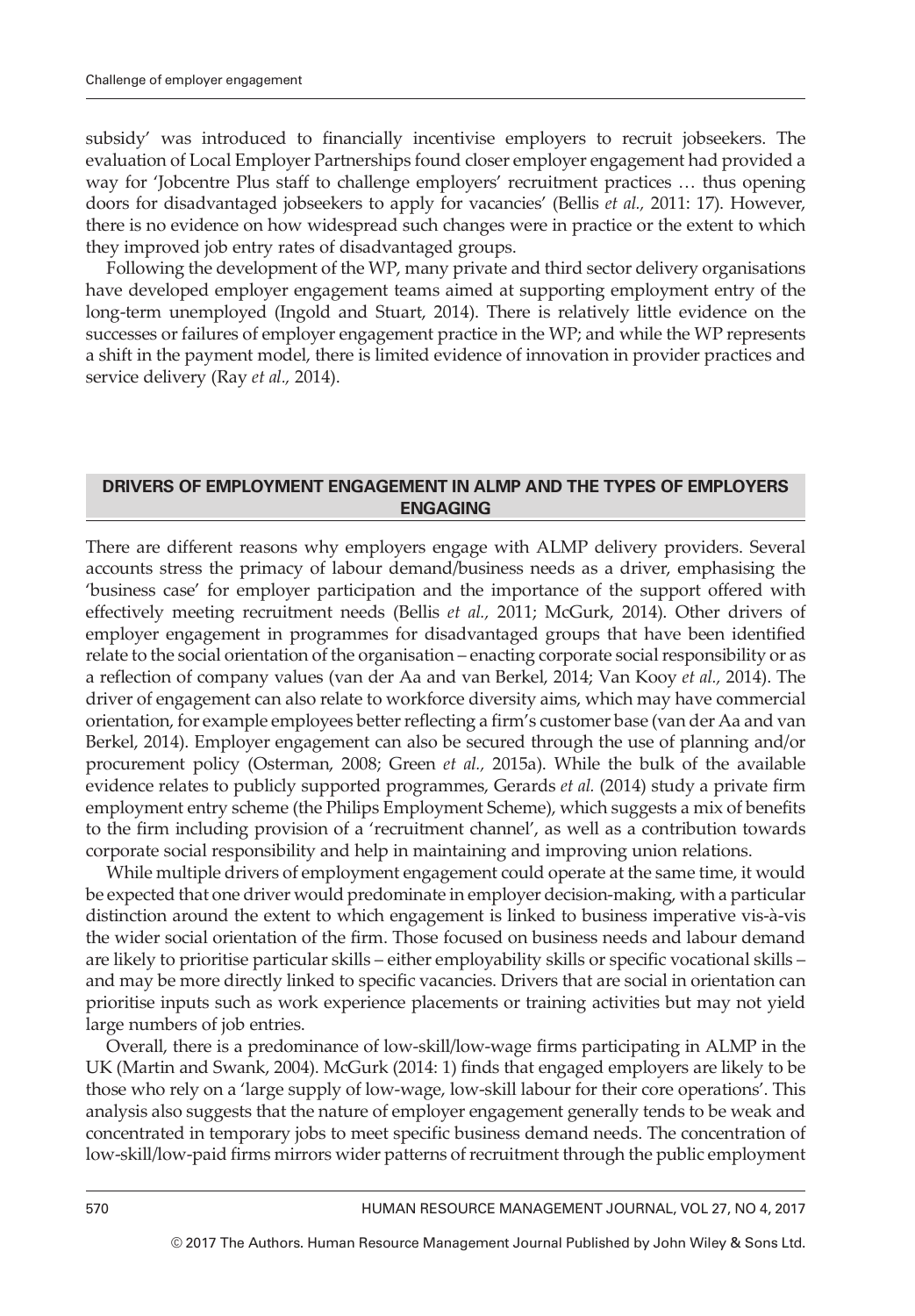services, which are strongly skewed towards lower-paid parts of the economy (Shury *et al.*, 2014). Such jobs are for the most part in sectors that have been shown to have weak progression outcomes (Green et al., 2017a).

Evidence on sectoral patterns and employer types who are more likely to engage in ALMP therefore points to a majority of employers operating within 'mass-service markets', where a strong focus tends to be on managing cost and where the scope for progression from low-paid work is likely to be severely constrained (Boxall, 2003: 14). There are also openings located in what Boxall (2003) terms a 'mix of mass markets and higher-value added segments', which include sectors where there is some greater customer preference for differentiation on service quality (e.g. hotels and care homes), and in which there may be a greater commercial driver towards employee skills and motivations. The challenges in addressing the tension between employment engagement to support employment entry and the desire to improve longer-term progression outcomes is therefore bound up with the broader context of the low-wage labour market, including in relation to HRM practices and firm strategy. This is a point returned to subsequently.

The role which HRM policy plays in relation to employer engagement with ALMP also varies across different employer sizes and characteristics. Employers who are most likely to advertise vacancies through public employment services are those with highly formalised HR policies that often go beyond the legislative minimum, while those less likely to recruit using this channel are more likely to have more informal HR practices (Shury *et al.,* 2014).<sup>2</sup> However, many employers with highly formalised HR policies are also in low-paid sectors and recruit on a range of non-standard employment contracts (Shury  $et$   $al$ , 2014). Hence there are limits to the types of employers and the types of job roles where vacancies are filled via engagement with ALMP.

Overall, the evidence of existing practice and drivers of employer engagement relating to ALMP suggests that although there have been some successes in generating employer engagement through various programmes, the nature of this engagement tends to be relatively weak, with recruitment in low-skilled and often temporary positions predominating. In part, this reflects the skills profile of ALMP participants but it is also reflective of the wider nature of the UK labour market as well as the comparative weakness of institutional pressures around ALMP. These factors raise considerable concerns about the potential for extending employer engagement to support retention and progression outcomes and asking more from employers in terms of supporting these, suggesting distinct limits to the employer engagement model. This is the focus of the following sections.

## DEVELOPING EMPLOYER ENGAGEMENT FOR RETENTION AND PROGRESSION

Retention and progression are different concepts but have some similarities for policy design. In both cases, there are two main dimensions along which variation in policy approach can be observed. The first relates to the nature and orientation of in-work support that is given to individuals after job entry. On the one hand, this can involve matching workers initially into jobs or sectors that offer better prospects (for example, those offering higher initial pay and more well defined career paths) with little or no provision of in-work support to workers. On the other hand, it can involve individuals having an ongoing relationship with a provider or mentor/career coach to manage any difficulties in the transition to employment, as well as to consider future career goals, next steps and training needs. Second, policies can target job retention (with the same employer) or employment retention (remaining in work but not the same job). In relation to progression, this means a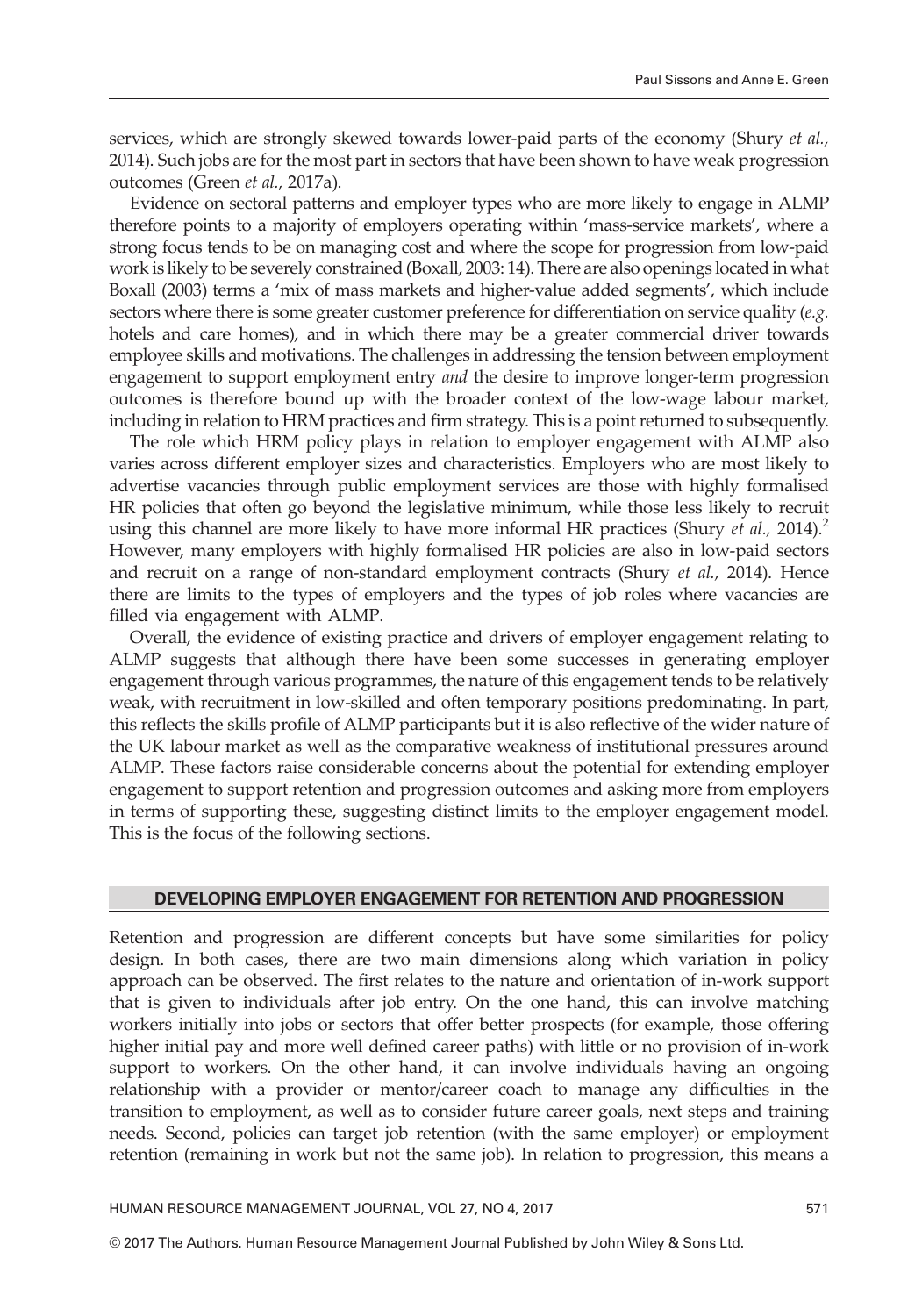focus on either internal labour markets (supporting workers to progress with the same employer) or external labour markets (orientated towards facilitating progression by moving to better opportunities with a different employer). The orientation regarding these two factors has implications for the potential form and content of employer engagement. Both also present different challenges around employer engagement, which are discussed in the following section.

Deckop et al. (2006) provide evidence on the linkages between HRM and the retention of welfare claimants moving into employment in the US. They find that while overall HRM practices have a strong influence on retention outcomes, the evidence on different types of practices is mixed. They find positive relationships between retention and starting wage and benefits, as well as between retention and the availability of development opportunities within a firm. However, they find no significant relationship between retention and family-friendly policies or the provision of corrective feedback.

While HRM practice has been shown to have an influence on retention, policy at a firm level may have an even more significant role in relation to the extent to which those entering employment are able to subsequently access opportunities for progression. Internal factors that influence opportunities for progression include whether individuals have access to the right training opportunities at the right time; the practices of their employer in relation to internal promotion opportunities; and other HRM practices such as performance management linked to structured progression opportunities (Hoggart et al., 2006; Newton et al., 2005; Devins et al., 2014).

The extent to which HRM practices that can influence progression outcomes are very amenable to ALMP policy influence is contentious. As noted earlier, in practice, when seeking to place unemployed workers into employment, the central thrust of employer engagement practice in ALMP has been concentrated on meeting immediate employer recruitment needs. There is little evidence on ways that ALMP approaches can be developed to influence employer practices around pay and benefits, training and development, and HRM practices; this 'disruptive strategy', which seeks to 'expand the pool of better jobs', is significantly more difficult to achieve (O'Regan, 2015: 17). This is because it asks considerably more of employers in terms of adjusting internal opportunity structures. Developing an ALMP model to support retention and progression therefore creates a quite different set of potential logics of employer engagement and implies a longer-term commitment from employers aligned with the development of HRM policies and practices to support worker progression. We return to the challenges this presents shortly.

Developing approaches focused on issues of retention and progression is a relatively novel area for policy in the UK. There is more experience and evidence on employer engagement linked to retention and progression of those moving into employment from the US (although this is still limited). There are several examples of US programmes that use the leverage of skills shortages or high turnover experienced by employers to develop employment programmes that seek to develop career paths in particular sectors (Morgan and Konrad, 2008; Duke et al., 2006; Center on Wisconsin Strategy, 2005). There is also some growing evidence on the potential benefits of sector-focused programmes more generally, which suggest a positive effect of developing sector-focused models of employer engagement (Maguire et al., 2010). In addition, there are emerging examples of practice where targeting of better jobs appears to be generating positive results (Gasper and Henderson, 2014).

In such models aimed at improving progression outcomes, the target sectors are often those that are deemed to afford comparatively good quality entry-level posts and those that offer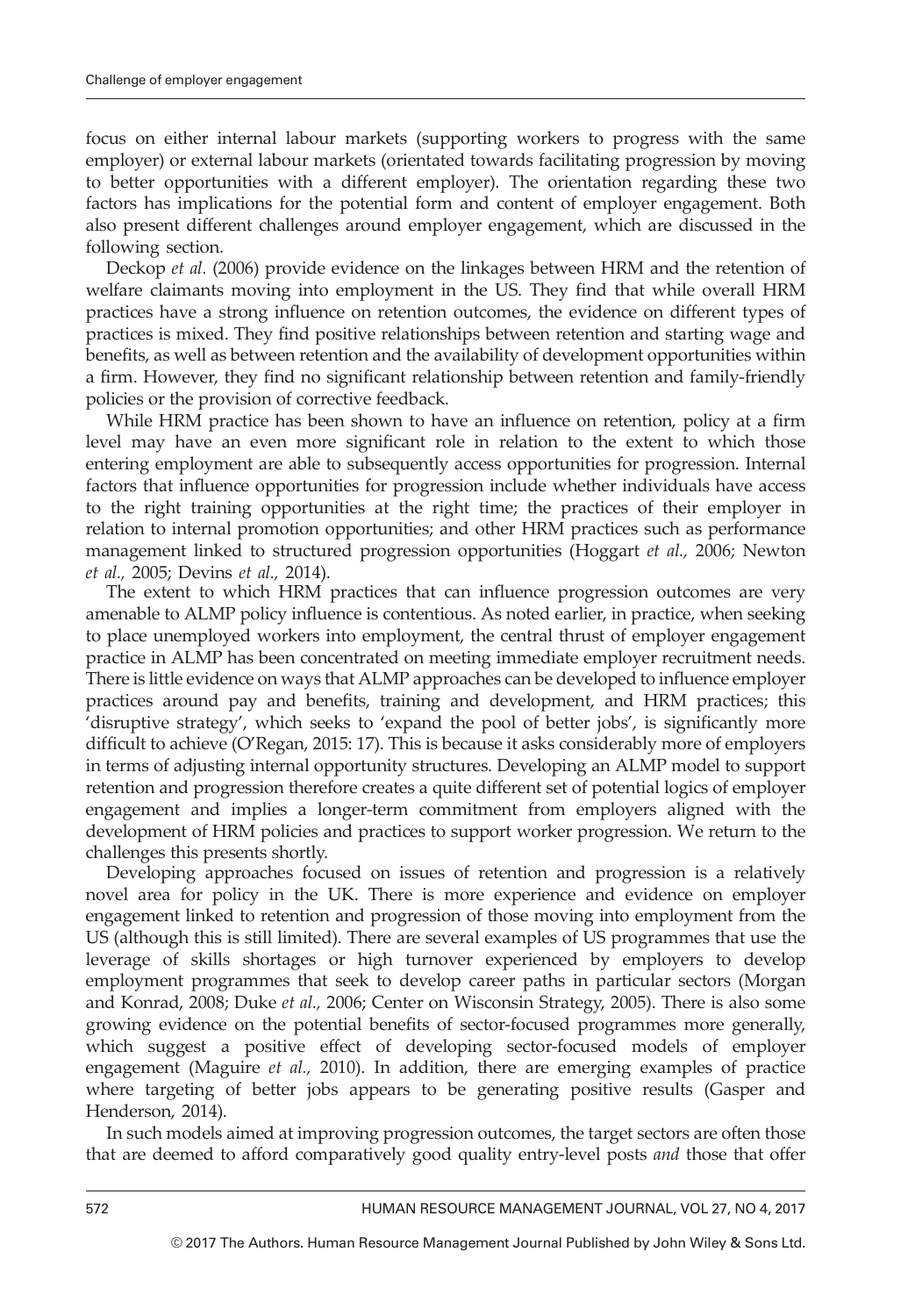opportunities for progression. In practice, this relies on there being a sufficient supply of relatively good quality jobs in which to place individuals. This approach is concerned more with linking ALMP to jobs with better opportunities than a 'disruptive strategy' seeking to change employer practices.

## ASSESSING THE CHALLENGE OF EMPLOYER ENGAGEMENT FOR SUSTAINABLE LABOUR MARKET OUTCOMES

In the context of an increasing emphasis within ALMP on issues of retention and progression, a number of challenges can be identified around the ways that current models of employer engagement, which have been established to support job entries, might be extended. These relate to the labour market context in which ALMP operates, and which structures the opportunities for action; the relative influence that ALMP is likely to have on employer practices (ALMP as a 'disruptive strategy'); the ability of employment services to broaden the scope of opportunities; and the potential trade-offs between a focus on retention and progression and on promoting inclusion.

The ability for ALMP to help improve sustainable employment outcomes is dependent to a significant degree on the availability of suitable opportunities in the labour market to support progression, or the ability of policy (including ALMP) to influence improvements in the opportunities available. However, the desire to secure sustainable employment opportunities and to open up opportunities for progression cuts against the grain of some contemporary changes in the UK labour market, particularly in many of the sectors (like retail and hospitality) that those moving off benefits into employment enter in the largest number. There is evidence that internal labour markets have been eroded in recent decades with the use of flatter organisational structures (Grimshaw et al., 2001, 2002; Lloyd and Payne, 2012; Devins et al., 2014), meaning that in some sectors the opportunities for progression from low pay are highly constrained. Structural changes in the types of jobs being created may also make it more difficult for workers to progress (Crawford et al., 2011).

A concern for developing ALMP and complementary HRM practices for retention and progression aims therefore cannot be divorced from the wider context and characteristics of low-paid employment. There is a longstanding concern about the long tail of low-pay/lowskill employment in the UK, which has proved difficult to address (Finegold and Soskice, 1988; Wilson and Hogarth, 2003; Wright and Sissons, 2012). The introduction and extension of the National Minimum Wage may have improved material circumstances for some individuals and families but appears to have had little consistent effect on firm strategy, job design and productivity in low-wage sectors (Grimshaw and Carroll, 2006; Edwards et al., 2009). Relatedly, case study research from a range of low-paid sectors that provide entrylevel jobs for unemployed workers demonstrates a number of issues within HRM practices, which serve to limit access to opportunities for progression. This includes a reluctance to invest in training for low-skilled workers (Edwards et al., 2009; Lashley, 2009; Lindsay et al., 2012) or to develop internal labour market opportunities (Atkinson and Lucas, 2013), combined with the use of hard HRM practices (Forde and MacKenzie, 2009). These factors all point towards the wider nature of the low-pay labour market in the UK as limiting the prospects of employer engagement under ALMP as a tool for improving retention and progression.

The mismatch between a policy intent to increase retention and progression and a strategic management approach in low-wage firms often driven by cost pressures highlights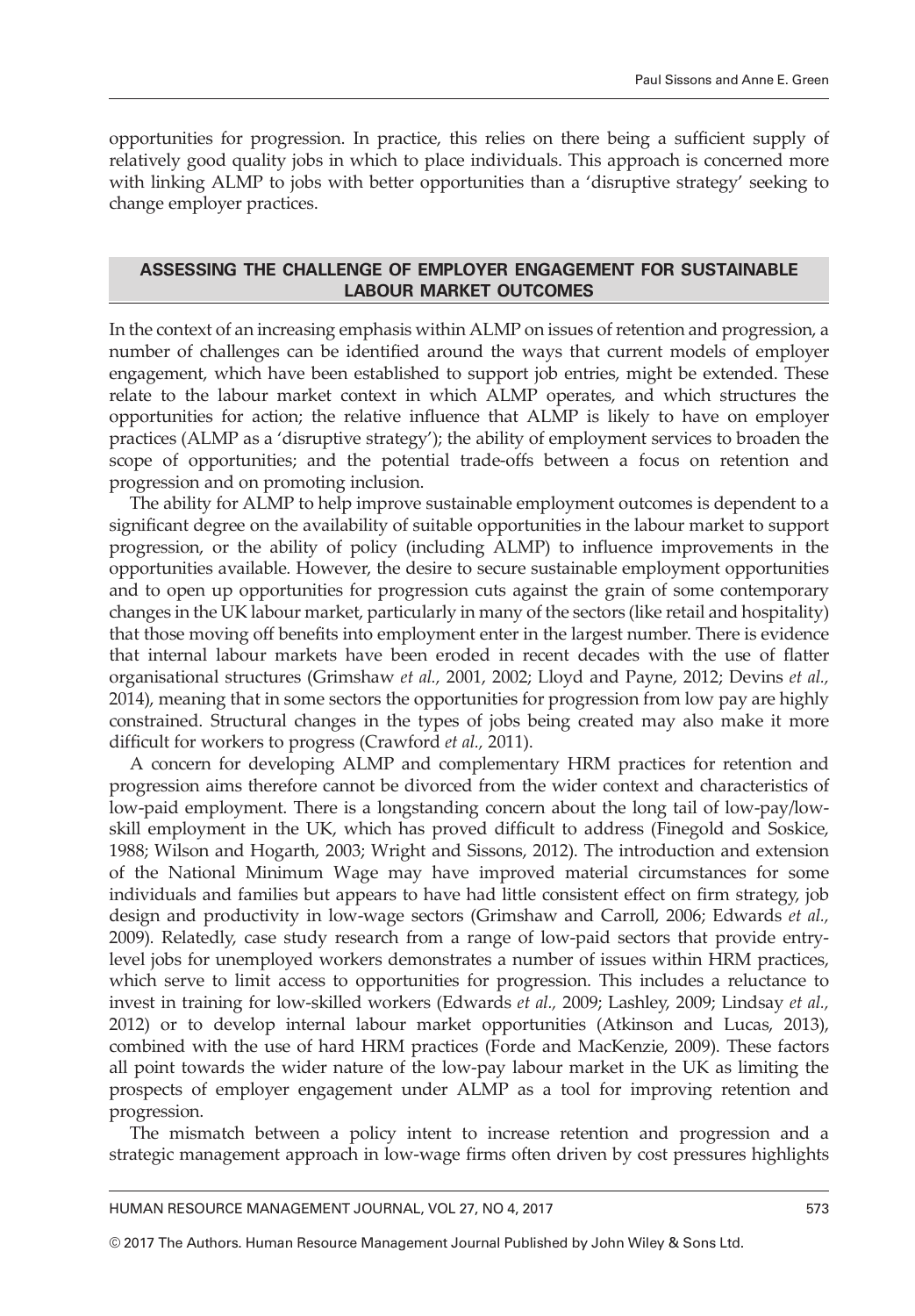a critical dilemma. Where firm behaviour is increasingly creating more insecure conditions for workers (Thompson, 2011), it is difficult to identify significant space where HR managers and/or owners in many firms are likely to establish 'soft HRM' and investment in the skills of low-paid workers to support their development. There are some examples that may be more supportive of changing HRM practices to achieve progression outcomes. This includes parts of the public sector (Cox et al., 2008) or the identification of firms and sectors with particular skills needs and/or high rates of growth. However, this clearly does not constitute the bulk of low-paid work.

Taken in isolation, the employer engagement function of ALMP appears a relatively weak tool for securing change in the type of HRM practices that would support greater retention and progression. The amount/level of employer concessions or behaviour change achieved by existing programmes of employer engagement has often been relatively limited. While there are examples of employers offering a job guarantee to successful programme completers, these are quite rare (McQuaid  $et$  al., 2005), and less tangible agreements such as a guaranteed interview for programme completion, or inputs such as work experience placements are more common (Jobling, 2007; Green et al., 2015b). A shift to a focus on retention and progression implies that larger employer concessions and commitment will be required in relation to the ways that employers manage employees over the longer term. This suggests that employer engagement with retention and progression aims needs to engage in a wide-ranging discussion with employers about HRM practices, promotion and reward policies within the firm (and for individual organisations such expectations would need to be reconciled with firm strategy). Such an approach goes well beyond what has been expected of employers in previous iterations of employer engagement, and given the relative difficulties in securing employer concessions to this point, it may be unrealistic to expect widespread changes in employer behaviour. This highlights the gap between aspirations for HRM to seek societal value, and the application of management practices in sections of the low-paid labour market where achieving legitimation often does not appear to be a first-order issue for employers. It is also indicative of the weakly regulated and laissez-faire approach to the labour market more generally in the UK.

The shift towards retention and progression also presents other challenges in terms of ALMP delivery and outcomes. Where the employer engagement model involves the service provider continuing to support the employee once in work, this is likely to require some level of agreement/support from the employer to accommodate this. There is likely to be heterogeneity among employers as to whether they would want workers to have 'in-work support'; evidence suggests some employers are reticent about this (Fletcher, 2004), while others are more positive (Green et al., 2017b). There are various models which in-work support might take. Firms with developed or developing opportunities for progression might subsume responsibility for in-work support, or it might be delivered jointly with employability providers. Alternatively, for firms with weak progression prospects, this will likely mean employees wanting, and being encouraged (by in-work support) to move jobs to obtain better pay and opportunities. However, such an approach potentially crystallises the relationship between the firm and ALMP as one that operates on the basis of labour availability and short-term needs and attachment.

For employment engagement teams, one approach, as described earlier, is to target better jobs to facilitate retention and progression outcomes. This implies a shift of focus regarding the sectors that employer engagement teams target, and the need for employment services staff to have a sound and up-to-date knowledge of 'stepping stones' along career pathways within (and also between) sectors and to provide career guidance to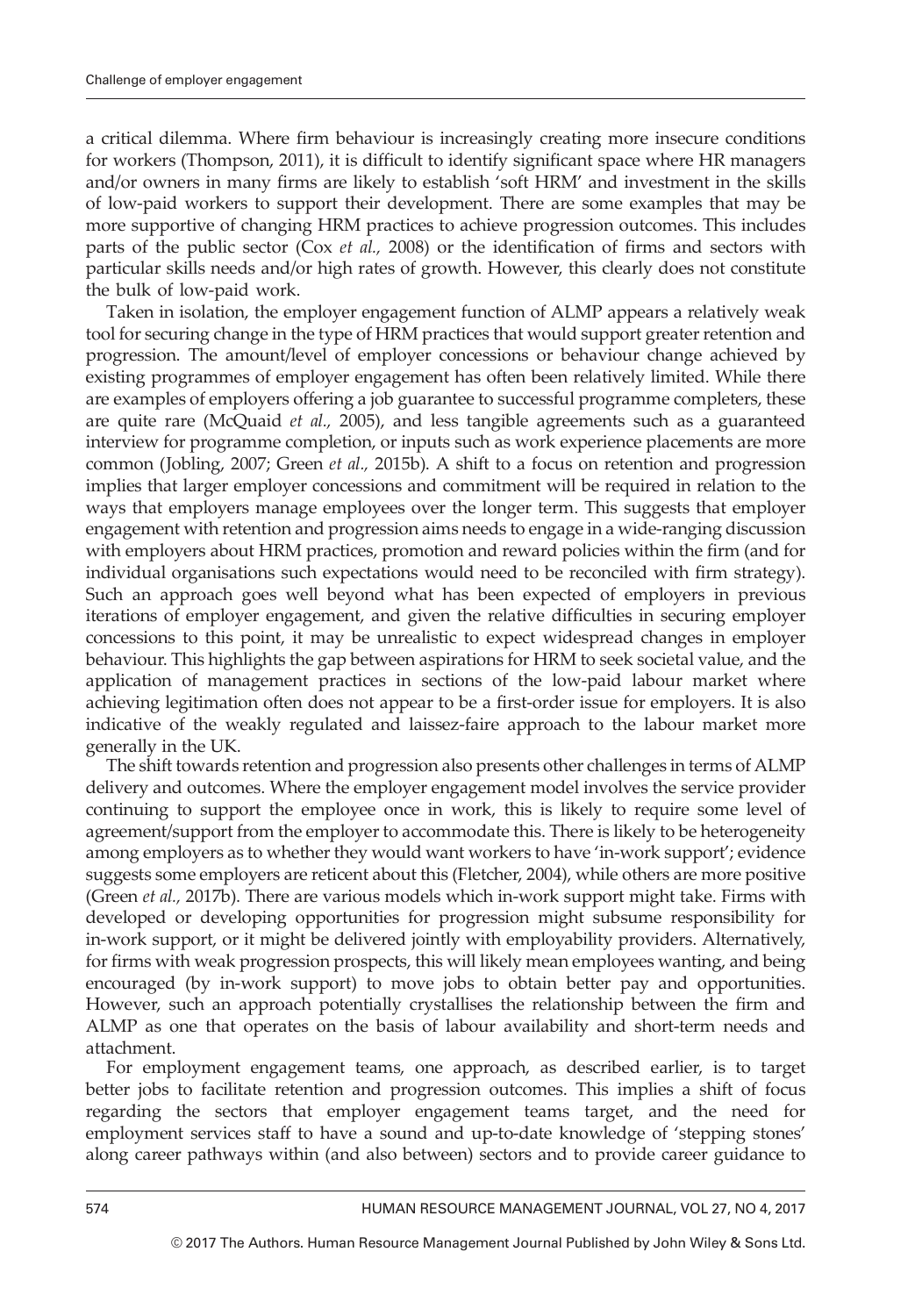beneficiaries accordingly. However, this potentially requires the buy-in from a different set of employers to those typically targeted by ALMP and also suffers from a limited stock of good opportunities.

The scale of challenges demonstrates the wider need for policy to also focus on the demand side of low-paid employment. However, there has been insufficient joining up of policy at government departmental level between the department focused on ALMP (the DWP) and other parts of government focused on enterprise and skills. At sub-national level, there have been some developments (albeit mainly small in scale). These include work in the Leeds City Region on developing a policy framework for 'More jobs, Better jobs' (Green et al., 2016) and by the UK Futures Programme coordinated by the UK Commission for Employment and Skills, which brought groups of employers together to test innovative solutions to specific workforce development and progression challenges, including in low-paid sectors (Thom *et al.*, 2016). In Scotland, the Fair Work Convention is promoting dialogue between employers, employees, trade unions, public bodies and the Scottish Government in promoting progressive workplace policies and better opportunities for employee development. These initiatives provide some models about what might be done but are outside the mainstream policy approach.

A final concern with the extension of ALMP to encompass retention and progression aims remains the 'unresolved tension' between providing a commercial service to employers while helping disadvantaged groups (Fletcher, 2004). This tension is arguably exacerbated by shifting the focus to progression. In practical terms, this means those furthest from the labour market are less likely to be 'a good bet' for employers and are therefore less likely to benefit from such programmes, as is suggested by the use of greater initial screening in US programmes with progression aims.

## CONCLUSIONS AND IMPLICATIONS

Employer engagement has become an increasingly important consideration in the design of ALMP. The approach to employer engagement in the UK has been developed over a number of years and through a series of iterations of ALMP programmes, but throughout, the primary focus of employer engagement has been on the point of employment entry (the job match between the employer and employee). The growth of the perceived importance of employer engagement is evidenced by the developed professional capacity orientated towards building employer relationships in public employment services and within private delivery agents of ALMP. However, the concessions secured from employers through the process of employer engagement have not always been significant.

In recent years, although the over-arching emphasis of 'work first' remains, there has been some shift in the orientation of ALMP in the UK to place greater emphasis on retention and progression of those entering employment. This shift in orientation is underpinned by the changing payment model of employment entry services, the reforms to welfare benefits associated with the introduction of a new UC (which introduces an element of in-work conditionality) and new trial activities among sector and local actors. This shift has implications for the way in which employer engagement is practised. Employer engagement has been strongly focused on particular sectors that have low barriers to entry but are also associated with low wages and often poor opportunities for career development, running the risk of locking individuals into low pay over the longer term. Yet shifting the model of employer engagement raises a number of issues for HRM theory and practice as well as for employment policy.

HUMAN RESOURCE MANAGEMENT JOURNAL, VOL 27, NO 4, 2017 **FALL CONTROLS 1998**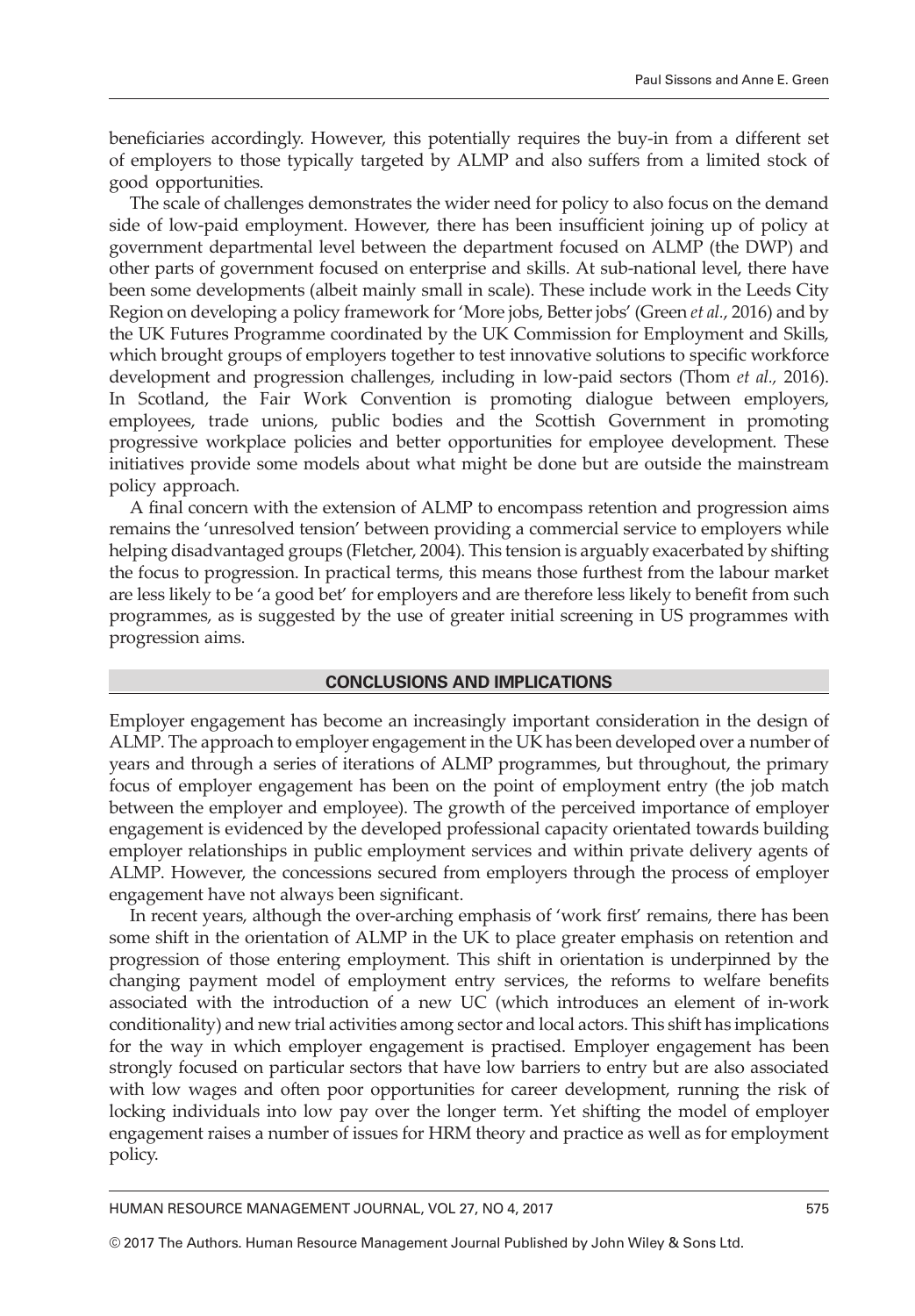## Implications for HRM

The development of employer engagement within ALMP provides a site in which to develop HRM theory and practice. Contributions to the literature have stressed the need for the wider societal relevance of HRM, and for understanding HRM in contexts outside of the 'happy few' (Keegan and Boselie, 2006). A 'multidimensional perspective' of HRM combines conventional concerns with firm level performance with wider issues of firm legitimacy and social impact (Paauwe, 2009). Part of this relates to employee experiences and developing insights into ways in which 'organisations can meet their needs for profit and renewal while supporting employee fulfilment and well-being over the long-run' (Boxall, 2014: 578). The study of employer engagement in ALMP opens up one area where these concerns can be assessed.

The main focus of ALMP policy in the UK on demand needs (often in temporary positions) presents significant challenges to developing an agenda focused on retention and progression. In particular, this agenda will require more to be asked of employers. However, there is little evidence of examples where a more 'disruptive strategy' to employment engagement has significantly shifted employer practices. In part, the limits of employer engagement reflect the broader nature of the low-paid labour market in the UK, the comparatively weak emphasis on wider legitimacy and social value, and the limited institutional pressures (Paauwe, 2009). In many cases, the experiences of moving into low-paid work are not one of the 'benevolence of HRM practices and policies' (Keegan and Boselie, 2006: 1505).

There is therefore an important evidence gap around how ALMP can be extended to support more sustainable long-term outcomes for those entering work, the role that HRM policy and practice might play in supporting this, and under what circumstances. This article has identified some examples where the mutual interests between firms and individuals might exist (including relating to skills gaps and sector growth). However, the evidence also suggests that the majority of engagement has been typified by short-term needs rather than long-term commitment, which would require greater HRM involvement with ALMP providers and intermediaries.

The shift in emphasis to retention and progression alters the logics of employer engagement and so also has potential implications for HR practice at firm level. For some organisations, participation in ALMP may appear to become more demanding and/or intrusive. Internal pressures may also come from employees asking more of employers in terms of wage progression (which may be driven by the in-work conditionality element of UC – which places an onus on individuals to increase their income from work). Under some current trial models of delivery, individuals are receiving in-work support. While HR managers should be supportive of such efforts to smooth individual transitions into work, there is also likely to be some reticence.

## Implications for employment policy

There is an inherent tension in the dual-customer *(i.e.* individual and employer) approach, which is likely to be more acute under policy that targets retention and progression. If better job entries are to be targeted, the driver/s of employer engagement must be located. These are less likely to be bulk recruitment needs and more likely to be factors such as skills gaps or replacement demand needs. However, the skill level requirements of these are likely to be more involved than employability skills, and the gaps between the skills disadvantaged groups have, and those employers need, are likely to be wider. There is a danger that issues of exclusionary practice are extended where programme aims are adjusted to target 'good jobs' or progression outcomes.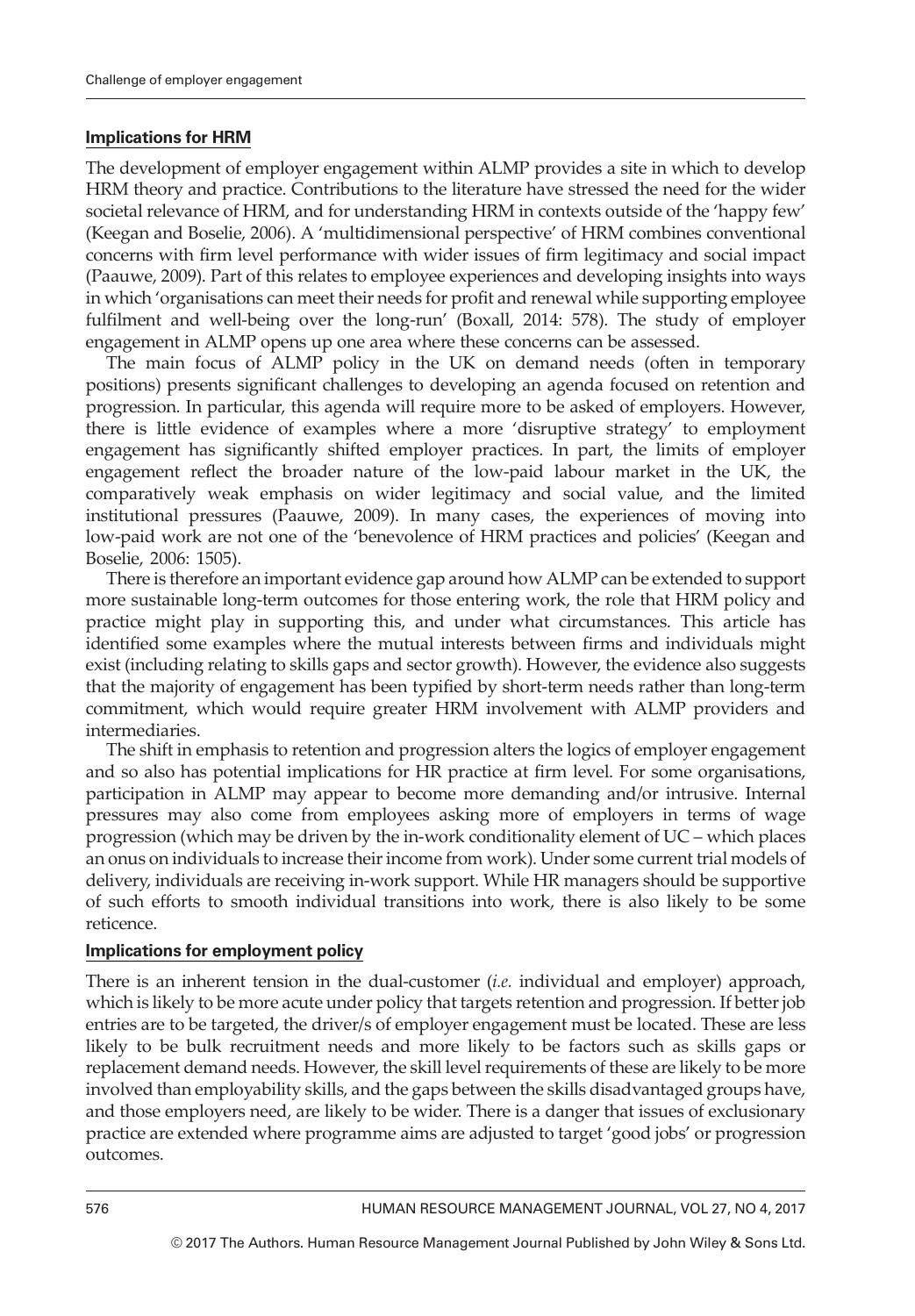On the other hand, one way of encouraging progression is through job mobility. If an aim of policy is to support individuals to grow their careers, and one way of doing this is to move jobs, this challenges the rationale for participation by some low-pay/low-skill employers, who have previously been the primary target group of employer engagement.

More broadly, there is a question about which sectors or types of employers can effectively be targeted which offer good jobs but comparably low barriers to entry? The changing shape of the UK labour market suggests such jobs may not be very easy to locate in significant volumes in practice.

## Looking ahead: directions for policy and future research

This article has set out challenges and opportunities for employer engagement as it moves beyond pre-employment preparation and job entry to encompass retention and in-work progression aims. An important part of the context for this in UK is the roll-out of UC: an integrated benefit for people in or out of work. This represents a significant change for the welfare system, entailing in-work (as well as out-of-work) conditionality. How employer engagement develops in this new policy context is of interest both in the UK and in other countries' development of ALMP.

From a research perspective, there is a role for case study research to enhance understanding of employer, individual and ALMP provider motivations and behaviour within the changing policy context. Employer engagement in ALMP presents an important arena to generate deeper insights into the variability of HR policy and practice across different employee groups and economic sectors as well in different countries (Paauwe and Boselie, 2005). It also supports the study of the circumstances under which mutual benefits for firms and workers may be located. At a practical level, researchers need to employ a longitudinal perspective to assess the efficacy of employer engagement that is 'more than a match'.

## Conflicts of interest

There are no potential conflicts of interest to report.

## Acknowledgements

This article draws on research funded by the Economic and Social Research Council (grant ES/ M007111/1) and in part on research funded by the Joseph Rowntree Foundation – 'How cities can connect people in poverty with jobs'. We are grateful to the two anonymous referees as well as the Associate Editor, Rik van Berkel, for their helpful comments on the article. We would also like to thank Duncan Adam for feedback on an earlier draft.

## **Notes**

- 1. The term progression is most widely used in the UK, but it is comparable with the term advancement, which is used in some other countries.
- 2. As such, these employers may have 'hidden vacancies' and so may be a potential target for providers seeking specific vacancies to 'fit' particular unemployed individuals.

## **REFERENCES**

Atkinson, C. and Lucas, R. (2013). 'Worker responses to HR practice in adult social care in England'. Human Resource Management Journal, 23: 3, 296–312.

Atkinson, J. and Williams, M. (2003). Employer Perspectives on the Recruitment, Retention and Advancement of Low-pay, Low-status Employees, Brighton: Institute for Employment Studies.

HUMAN RESOURCE MANAGEMENT JOURNAL, VOL 27, NO 4, 2017 **FOUR ASSESSED ASSESSED AT A 1999**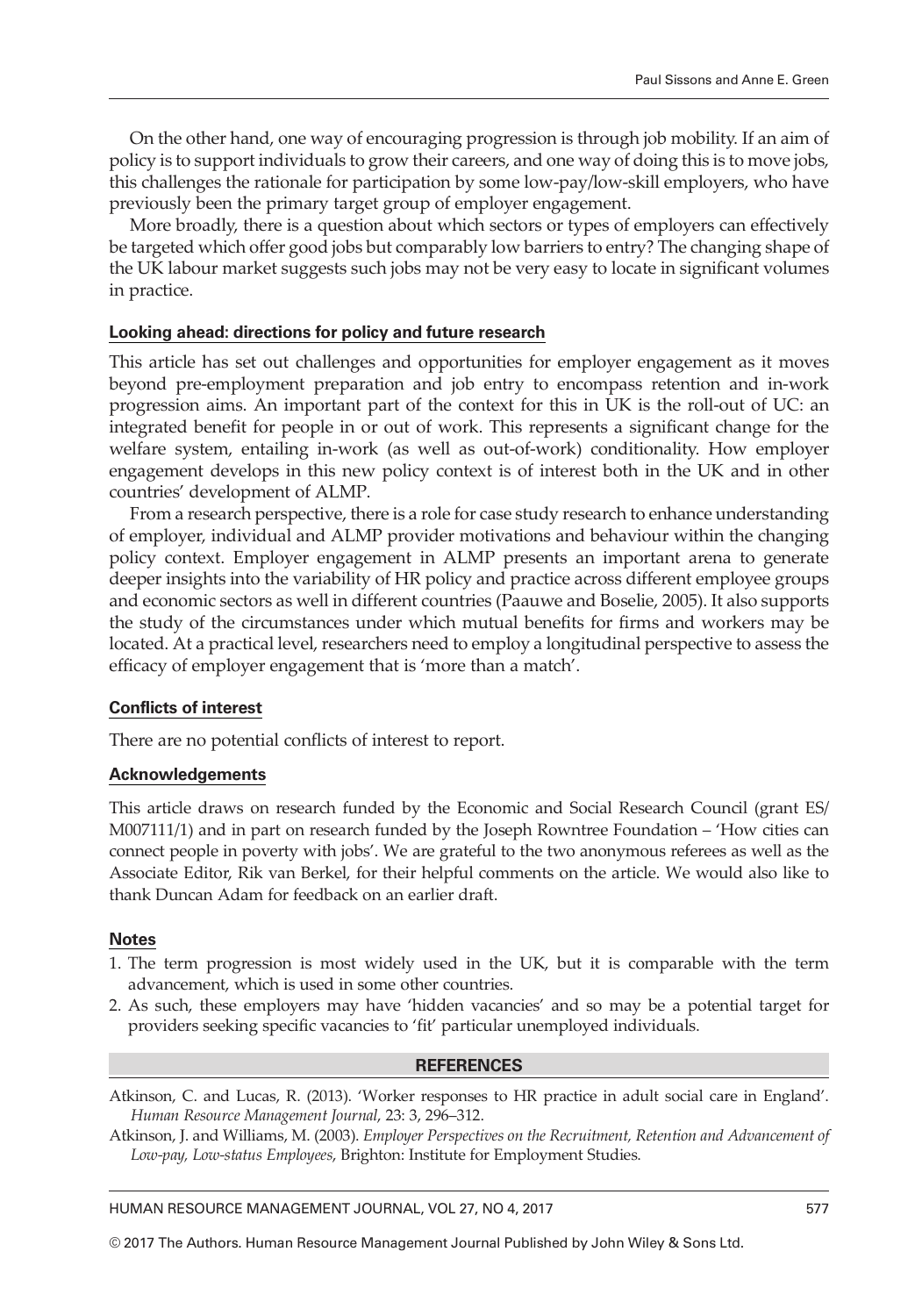- Atkinson, J., Dewson, S., Fern, H., Page, R., Pillai, R. and Tackey, N D. (2008). Evaluation of the Fair Cities Pilots 2007. Department for Work and Pensions Research Report 495. London: Department for Work and Pensions.
- Baxter-Reid, H. (2016). 'Buying into the "good worker" rhetoric or being as good as they need to be? The effort bargaining process of new migrant workers'. Human Resource Management Journal, 26: 3, 337–350.
- Bellis A., Sigala M. and Dewson S. (2011). Employer Engagement and Jobcentre Plus. Department for Work and Pensions Research Report 742. London: Department for Work and Pensions.
- Berry, C. (2014). 'Quantity over quality: a political economy of "active labour market policy" in the UK'. Policy Studies, 35: 6, 592–610.
- Boon, C., Paauwe, J., Boselie, P. and Den Hartog, D. (2009). 'Institutional pressures and HRM: developing institutional fit'. Personnel Review, 38: 5, 492–508.
- Boxall, P. (2003). 'HR strategy and competitive advantage in the service sector'. Human Resource Management Journal, 13: 3, 5–20.
- Boxall, P. (2014). 'The future of employment relations from the perspective of human resource management'. Journal of Industrial Relations, 56: 4, 578–593.
- Center on Wisconsin Strategy (2005). Skilled Workers, Strong Economy: Preparing for Jobs with a Future in South Central Wisconsin, Madison, WI: COWS.
- Cox, A., Grimshaw, D., Carroll, M. and McBride, A. (2008). 'Reshaping internal labour markets in the National Health Service: new prospects for pay and training for lower skilled service workers?' Human Resource Management Journal, 18: 4, 347–365.
- Crawford, C., Johnson, P., Machin, S. and Vignoles, A. (2011). Social Mobility: A Literature Review, London: Department for Business, Innovation and Skills.
- Davies, P.L. and Freedland, M. (2007). Towards a Flexible Labour Market: Labour Legislation and Regulation Since the 1990s, Oxford: Oxford University Press.
- Dean, A. (2013). 'Tackling Long-term Unemployment amongst Vulnerable Groups'. OECD Local Economic and Employment Development (LEED) Working Papers 2013/11. Paris: OECD.
- Deckop, J., Konrad, A., Davidson Perlmutter, F. and Freely, J. (2006). 'The effect of human resource management practices on the job retention of former welfare clients'. Human Resource Management, 45: 4, 539–559.
- Department for Work and Pensions (2012). The Work Programme. London: Department for Work and Pensions. Available at: [https://www.gov.uk/government/uploads/system/uploads/attachment\\_data/](https://www.gov.uk/government/uploads/system/uploads/attachment_data/file/49884/the-work-programme.pdf) [file/49884/the-work-programme.pdf](https://www.gov.uk/government/uploads/system/uploads/attachment_data/file/49884/the-work-programme.pdf) (accessed 3 November 2015).
- Devins, D., Bickerstaffe, T., Mitchell, B. and Halliday, S. (2014). Improving Progression in Low-paid, Low-skilled Retail, Catering and Care Jobs, York: Joseph Rowntree Foundation.
- Duke, A.E., Martinson, K. and Strawn, J. (2006). Wishing Up: How Government Can Partner with Business to Increase Skills and Advance low-wage Workers. Washington, DC: Center for Law and Social Policy.
- Edwards, P., Sengupta, S. and Tsai, C. (2009). 'Managing low-skill workers: a study of small UK food manufacturing firms'. Human Resource Management Journal, 19: 1, 40–58.
- Findlay, P., Warhurst, C., Keep, E. and Lloyd, C. (2017). 'Opportunity knocks? The possibilities and levers for improving job quality'. Work and Occupations, 44: 1, 3–22.
- Finegold, D. and Soskice, D. (1988). 'The failure of training in Britain'. Oxford Review of Economic Policy, 4: 3, 21–53.
- Fletcher, D. (2001). Evaluation of the New Deal Innovation Fund Rounds One and Two. Employment Service Research Report ESR86. London: Employment Service.
- Fletcher, D. (2004). 'Demand-led programmes: challenging labour-market inequalities or reinforcing them?' Environment and Planning C: Government and Policy, 22: 1, 115–128.
- Forde, C. and MacKenzie, R. (2009). 'Employers' use of low-skilled migrant workers'. International Journal of Manpower, 30: 5, 437–452.
- Gasper, J. and Henderson, K. (2014). Sector-focused Career Centers Evaluation: Effects of Employment and Earnings After One Year, New York: Center for Economic Opportunity.
- Gerards, R., Muysken, J. and Welters, R. (2014). 'Active labour market policy by a profit-maximizing firm'. British Journal of Industrial Relations, 52: 1, 136–157.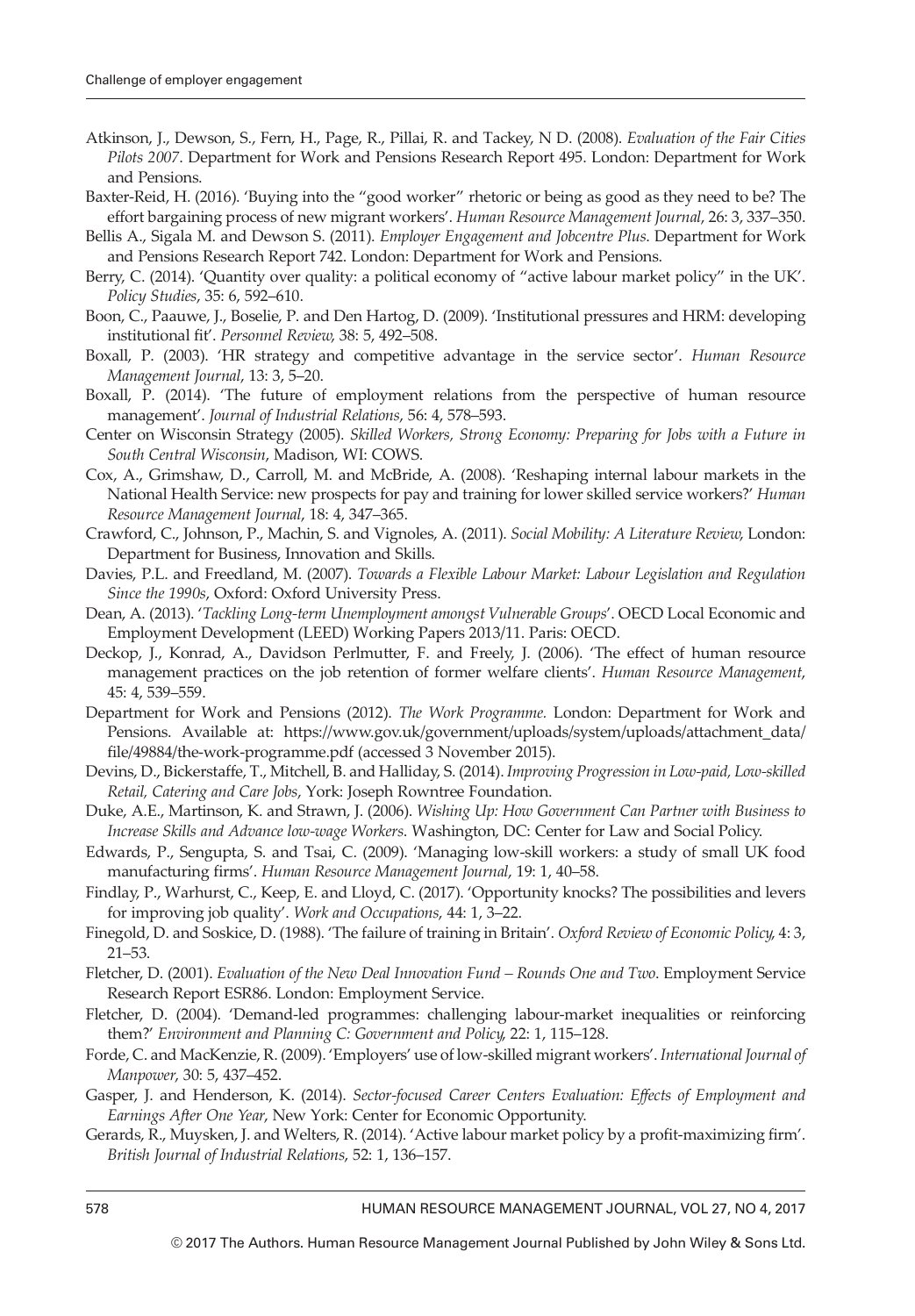- Gore, T. (2005). 'Extending employability or solving employers' recruitment problems? Demand-led approaches as an instrument of labour market policy'. Urban Studies, 42: 2, 341–353.
- Green, A., Sissons, P., Broughton, K. and De Hoyos, M. (2015a). How Cities Can Connect People in Poverty with Jobs, York: Joseph Rowntree Foundation.
- Green, A., Atfield, G. and Barnes, S. (2015b). Employer Involvement and Engagement (Talent Match Case Study Theme Report), Sheffield: Centre for Regional Economic and Social Research.
- Green, A., Sissons, P., Ray, K., Hughes, C. and Ferreira, J. (2016). Improving Progression from Low-Paid Jobs at City-Region Level, York: Joseph Rowntree Foundation.
- Green, A., Lee, N. and Sissons, P. (2017a). Growth Sectors: Data Analysis on Employment Change, Wages and Poverty, Cardiff: Public Policy Institute for Wales.
- Green, A., Barnes, S., Gore, T. and Damm, C. (2017b). In-work Support (Talent Match Case Study Theme Report), Sheffield: Centre for Regional Economic and Social Research.
- Grimshaw, D. and Carroll, M. (2006). 'Adjusting to the national minimum wage: constraints and incentives to change in six low-paying sectors'. Industrial Relations Journal, 37: 1, 22–47.
- Grimshaw, D., Ward, K., Rubery, J. and Beynon, H. (2001). 'Organisations and the transformation of the internal labour market'. Work, Employment & Society, 15: 1, 25-54.
- Grimshaw, D., Beynon, H., Rubery, J. and Ward, K. (2002). 'The restructuring of career paths in large service sector organizations: "delayering", upskilling and polarisation'. The Sociological Review, 50: 1, 89-115.
- Hasluck, C. (2011). Employers and the Recruitment of Unemployed People: An Evidence Review, Wath-upon-Dearne: UK Commission for Employment and Skills.
- Hendra, R., Ray, K., Vegeris, S., Hevenstone, D. and Hudson, M. (2011). Employment Retention and Advancement (ERA) Demonstration: Delivery, Take-up, and Outcomes of In-work Training Support for Lone Parents, Department for Work and Pensions Research Report 727, London: Department for Work and Pensions.
- Hoggart, L., Campbell-Barr, V., Ray, K. and Vegeris, S. (2006). Staying In Work and Moving Up: Evidence from the UK Employment Retention and Advancement (ERA), Department for Work and Pensions Research Report 381, London: Department for Work and Pensions.
- Ingold, J. and Stuart, M. (2014). Employer Engagement in the Work Programme. CERIC Policy Report No. 5. Leeds: Leeds Business School
- Jobling, A. (2007). 'From coal mines to culture utilising economic regeneration to maximise economic inclusion'. Local Economy, 22: 2, 195–200.
- Keegan, A. and Boselie, P. (2006). 'The lack of impact of dissensus inspired analysis on developments in the field of human resource management'. Journal of Management Studies, 43: 7, 1491-1511.
- Lashley, C. (2009). 'The right answers to the wrong questions? Observations on skill development and training in the United Kingdom's hospitality sector'. Tourism and Hospitality Research, 9: 4, 340-352.
- Lindsay, C., Canduela, J. and Raeside, R. (2012). 'Polarization in access to work-related training in Great Britain'. Economic and Industrial Democracy, 34: 2, 205–225.
- Lloyd, C. and Payne, J. (2012). 'Flat whites who gets progression in the UK café sector?' Industrial Relations Journal, 43: 1, 38–52.
- Maguire S., Freely J., Clymer C., Conway M. and Schwartz D. (2010). Tuning in to Local Labor Markets: Findings from the Sectoral Employment Impact Study. Public/Private Ventures. Available at:<http://www2.oaklandnet.com/oakca1/groups/ceda/documents/report/dowd021455.pdf> (accessed 4 April 2014).
- Martin, C. and Swank, D. (2004). 'Does the organization of capital matter? Employers and active labor market policy at the national and firm levels'. American Political Science Review, 98: 4, 593–611.
- McGurk, P. (2014). Employer Engagement: A Human Resource Management Perspective. University of Greenwich Business School Working Paper No. 17. London: Greenwich University.
- McQuaid, R., Lindsay, C. and Greig, M. (2005). 'Job guarantees, employability training and partnerships in the retail sector'. Local Economy, 20: 1, 67–78.
- Morgan, J. and Konrad, T. (2008). 'A mixed-method evaluation of a workforce development intervention for nursing assistants in nursing homes: the case of WIN A STEP UP'. The Gerontologist, 48: 1, 71–79.

HUMAN RESOURCE MANAGEMENT JOURNAL, VOL 27, NO 4, 2017 **FOURNAL**